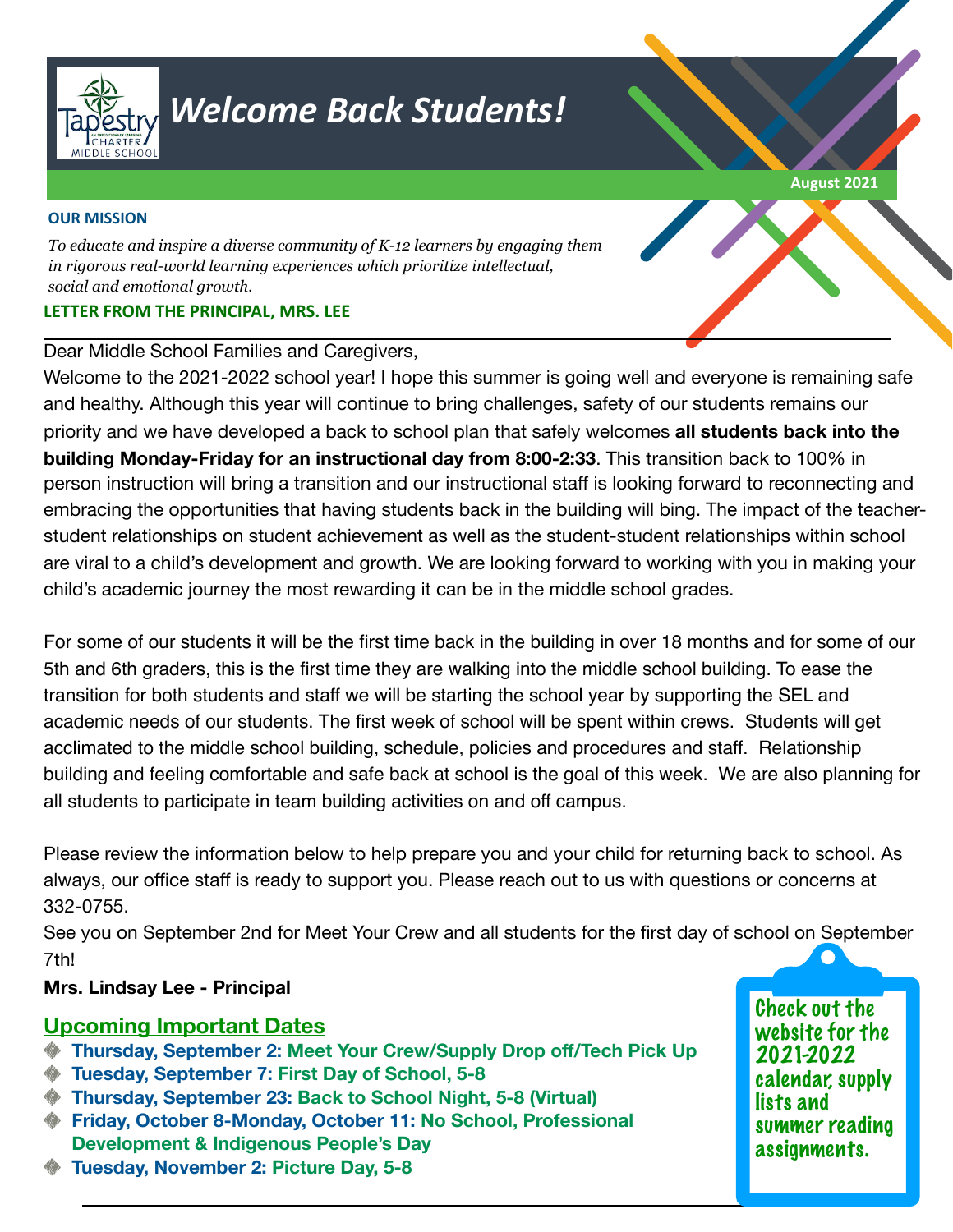#### **MEET YOUR CREW: THURSDAY, SEPTEMBER 2**

Crew will be a vital component of our reopening plan in the Middle School. Your child's Crew Leader will be the main source of information and communication within the middle school. **Your child's crew leader will be contacting you earlier in the week of Monday, August 30th-Wednesday, September 1st to set up a time to Meet Your Child's Crew Leader on Thursday, September 2nd.** 

A parent or guardian should accompany their student to tech pick up in order to sign for the laptop and an insurance application form. **Due to our visitor policy, only up to 2 adults may accompany your child to the Meet and Greet appointment.**

During the Meet and Greet you will:

- Meet your child's crew leader!
- Pick up technology and insurance application form: All students will receive a computer and should bring their devices charged to school everyday. If the borrowed hardware/software is damaged, you will be responsible for reimbursing Tapestry Charter School an amount up to \$300 based on the replacement cost for the device. Insurance through Tapestry Charter School can be purchased for \$25 by completing the application and including either a check or credit card information. Insurance policies will be effective upon receipt of payment for the duration of the 2021-2022 school year. This would cover any incurred expenses if the hardware/software is damaged and includes up to two insurance claims per school year (please note- this does not cover lost or stolen devices). Insurance can only be purchased between September 2nd and October 15th, and all applications should be turned into the main office. *\*If your child never returned their computer for cleaning and updates at the end of 2020-21 school year, they will be assigned the same computer. Insurance can be purchased, but the laptop has to be turned in prior to purchasing.*
- Drop off supplies
- Students will be able to see their locker, get a lock and place school supplies in their locker.
- Receive a 2021-2022 Agenda
- Sign 2021-2022 Permission Slip and waivers for the first week of school field work.
- Sign for the Student and Family Handbook
- Sign up for Pik My Kid app for dismissal

#### **FOOD SERVICE**

**Breakfast and lunch** as usual, both will be served within the cafe space, following 3 feet social distancing at tables. Students will only remove their masks while seated and eating. **Breakfast will be waiting for students to eat when they come to school and can be eaten between 7:30-7:50,** prior to crew. **Lunch will be served by half of a grade level (about 44 students) at a time in a 23 minute block of time** and is opposite a mid-day recess.

Free school lunches will be available again for all students across New York State. We are still requesting that families complete a free and reduced lunch application which is enclosed in this mailing.